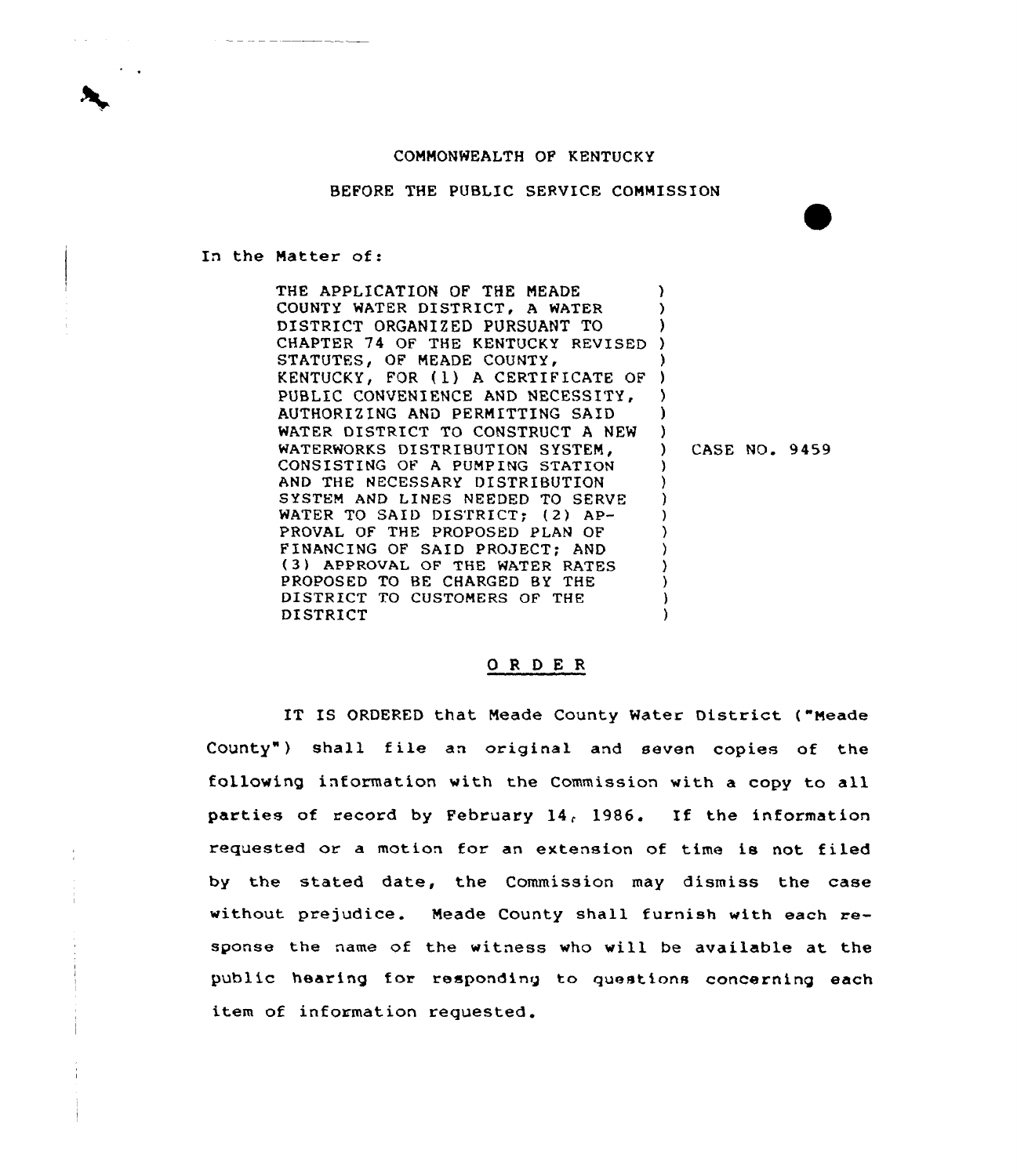l. The cost of the construction reflected in Exhibit K of \$1,466,365 does not coincide with the amount in the FmHA Letter of Condition of  $$1,219,900$ . Which is the correct amount? If the FmHA amount is incorrect, does Meade County plan to file <sup>a</sup> revised FmHA Letter of Conditions. If so, provide when available.

2. With regard to Exhibit <sup>K</sup> — Proposed Operating Revenues and Expenses, provide any documentation (work papers, assumptions, calculations, etc.) upon which Neade County relied in estimating its operating expenses.

3. When available, provide an amortization schedule and bond ordinance for the proposed FmHA bonds.

4. Has Neade County considered the option of requesting other water systems in the area to expand their service areas rather than forming a new district.

5. Provide flow test data for the City of Brandenburg's fire hydrant at or near the connection point to serve Neade County. The flow test shall be conducted in accordance with AWWA Nanual No. 17. As a minimum this should include selecting a hydrant to be the "flowing" hydrant and selecting an additional hydrant for residual pressure readings. If a "back" hydrant (a hydrant between the "flowing" hydrant and the City of Brandenburg's nearest water storage tank) is not available, a residential hose bibb or faucet should be sufficient.

 $-2-$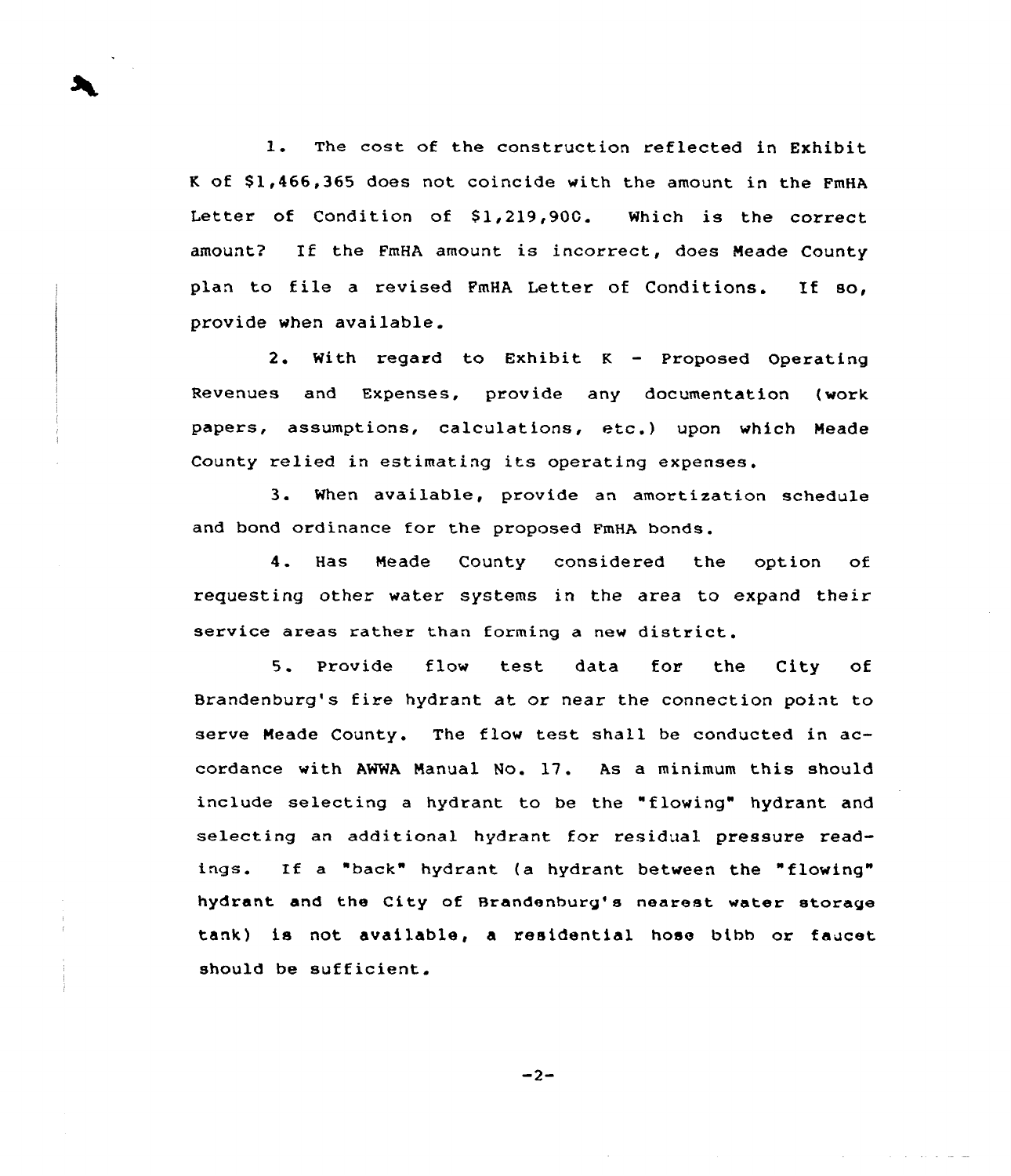Care should be taken that there is no use of water at the location of the residual gauge while the flow test is being performed.

At the start of the test observe and record the normal system pressure at both hydrants. Then open the "flowing" hydrant and while the hydrant is flowing determine the discharge pressure by the use of a Pitot gauge, and record that pressure. Also observe and record the pressure at the residual hydrant.

6. Provide <sup>a</sup> map or sketch showing the exact location of the "flowing" and "back" hydrants and determine the approximate sea level elevation of each. The map should also show pipeline sizes, lengths, connections, water storage tanks, pumps, sea level elevations of key points, etc., on the City of Brandenburg's system which are pertinent to the flow test. Provide the observed level of water in the water storage tanks at the time of the flow tests and state which pumps were on and which were off during the flow tests.

7. "Recommended Standards for Water Works" by the Great Lakes-Upper Mississippi River Board of State Sanitary Engineers (Ten States Standards) in Section 7.2.2 states, "The capacity of the wells and pumps in a hydropneumatic system should be at least ten times the average daily consumption rate. The volume of the hydropneumatic tank, in gallons, should be at least ten times the capacity of the largest pump, rated in gallons per minute. For example, a 250 gpm pump should have a 2,500 gallon pressure tank."

 $-3-$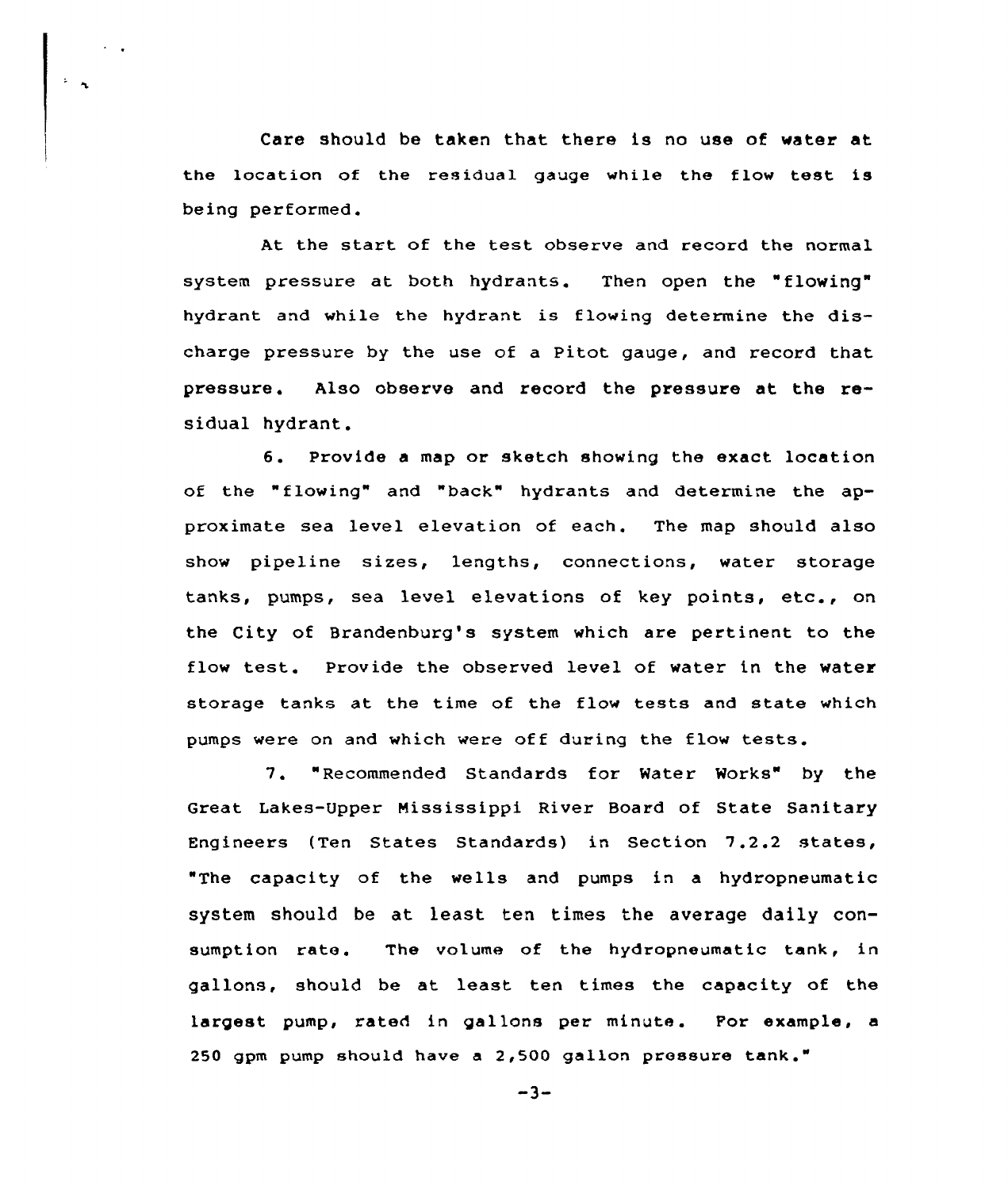Based on this information, provide the design criteria and calculations for the complete hydropneumatic stations. This should include how the tanks and pumps were sized, how the "cut-in" and "cut-out" pressures were determined, etc. This should also include a copy of the pump manufacturer's characteristic (head/capacity) curve on which the design of the proposed pumps for the hydropneumatic stations were based, Also state whether the design meets the abovementioned criteria and if it does not, state why not.

8. The hydraulic analyses filed in this case for the proposed water distribution system indicate that the potential exists for the system to experience low pressure {less than 30 psig) on Line A (Stations  $378 + 50$  and  $363 + 50$ ), Line B (Stations 110 + 50, 123 + 00, 134 + 00) after the proposed construction is complete. Pressures of this level are in violation of PSC regulation 807 KAR 5:066, Section 6{1). Provide details of any preventive measures or additional construction Neade County intends to perform to protect against this type of occurrence. Details should be documented by hydraulic analyses.

9. The information filed in this case indicates that a coin operated water loading station is to be installed. State whether the demand for this installation was included in the hydraulic analyses. If not, provide hydraulic analyses which include the expected demand of the water loading station, supported by computations and actual field measurements, of typical operational sequences of the proposed water

 $-4-$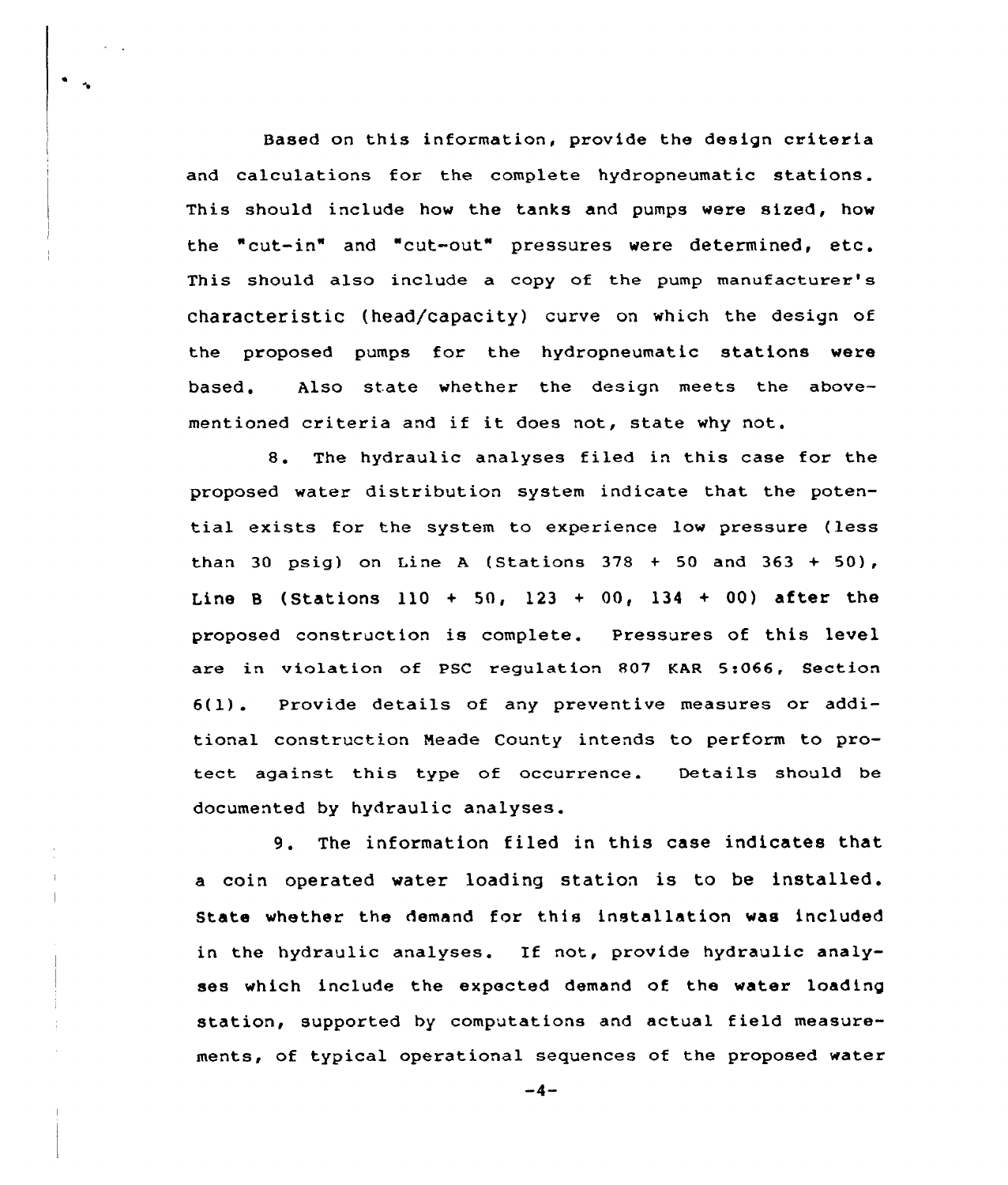distribution system. These hydraulic analyses should demonstrate the operation of all pump stations and the "emptyfill" cycles of all water storage tanks. Computations are to he documented by a schematic map of the system that shows pipeline sizes, lengths, connections, pumps, water storage tanks, wells, and sea level elevations of key points, as well as allocations of actual customer demands. Flows used in the analyses shall be identified as to whether they are based on average instantaneous flows, peak instantaneous flows, or any combination or variation thereof. The flows used in the analysis shall be documented by actual field measurements and customer use records. Justify fully any assumptions used in the analyses.

10. The information filed in this case indicates that a 2-inch water line in excess of 250 feet is proposed for Weldon Church Road. Two-inch water lines which are longer than 250 feet for non-circulating water lines and longer than 500 feet for circulating water lines are in violation of PSC regulation <sup>807</sup> EAR 5:066, Section ll(2a). It appears that <sup>a</sup> 3-inch or larger water line should be installed. Provide comments concerning this matter. In addition, provide <sup>a</sup> list of all proposed 2-inch water lines. This list shall include the location, number of customers, length and possibility of future extension of each line.

-5-